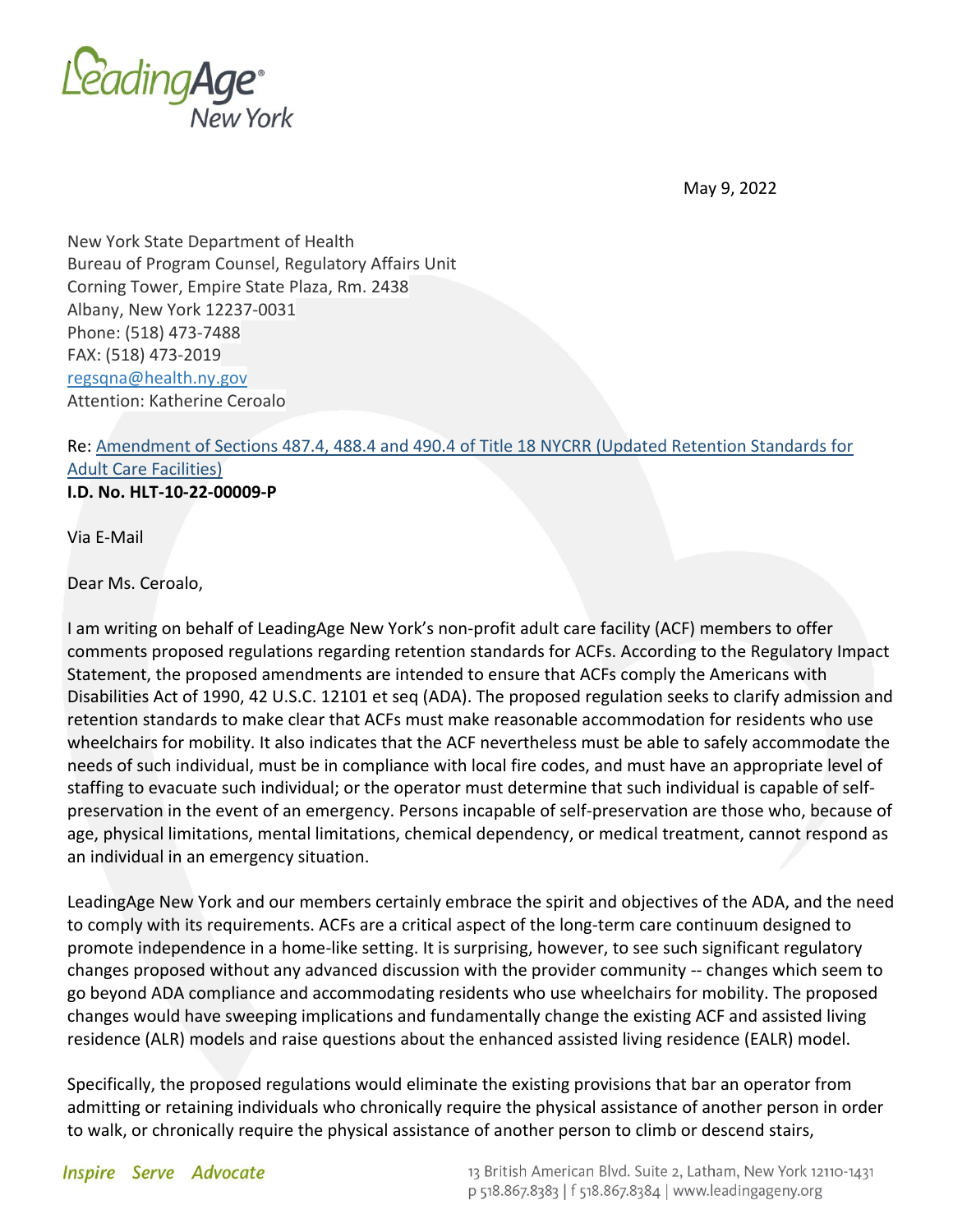regardless of whether assignment on a floor with ground-level egress can be made. This significantly raises the potential level of need of individuals who can be admitted or retained in an ACF. In order to serve residents with higher needs, ACFs will have to dramatically increase their staffing. Unfortunately, there is a serious staffing shortage, with no indication that it will improve soon. ACFs were largely overlooked in the recently enacted state budget which afforded health care worker bonuses and targeted wage increases for other health care sectors. The minimum staffing requirements now being enforced for nursing homes forces them to fight even harder to attract aide level staff to avoid significant penalties. These factors will only exacerbate the ACF's ability to recruit and retain needed staff.

The proposed amendments to the regulations will also raise the expectation of the consumer that all ACFs will be able to meet their needs, when many will not be able to do so. For example, enriched housing programs are not required to have 24-hour staffing. Further, this will potentially widen the gap between what is available to low-income seniors versus those with means. ACFs that serve a low-income population that is reliant on the Supplemental Security Income (SSI) rate of approximately \$43 dollars per day will have no ability to hire the staff needed to accommodate the needs of people who consistently require the assistance of another to walk or climb stairs. Additionally, these regulations would require Medicaid-funded assisted living programs (ALPs) to provide more services and serve resident with higher levels of need, with potential implications to feasibility of the ALP Medicaid rate, and/or to the New York State Medicaid program.

Even those ACFs that are equipped with staff to serve a resident with higher needs may not be able to do so as the resident's conditions declines, or if *all* their residents develop these needs. What is reasonable today for one or two residents, may become infeasible over time, as more residents are reliant on another person to ambulate and enjoy day to day activities. Indeed, with aging residents, many with multiple chronic conditions, the potential to develop mobility impairments and need assistance with ambulation and navigating stairs is likely. *Safely* accommodating all residents may become financially and operationally impossible.

The enhanced assisted living residence (EALR) model was developed with these factors in mind --allowing EALR residents to age in place, permitting the EALR to designate only a portion of their units as enhanced, and permitting nurses to practice nursing in EALRs. The proposed regulation creates overlap between the EALR and the other ACF models. New York State Public Health Law 4651, subdivision 15, describes the type of resident that may be served in an enhanced assisted living residence, indicating that the enhanced certificate:

*"…authorizes an assisted living residence to provide aging in place by either admitting or retaining residents who desire to age in place and who: (a) are chronically chairfast and unable to transfer, or chronically require the physical assistance of another person to transfer; (b) chronically require the physical assistance of another person in order to walk; (c) chronically require the physical assistance of another person to climb or descend stairs…"*

Does this mean, then, that according to state law, ACFs which, by virtue of this proposed regulation change, serve a higher needs resident, must become licensed as an EALR? And what does this change mean for existing EALRs that already serve this level of resident?